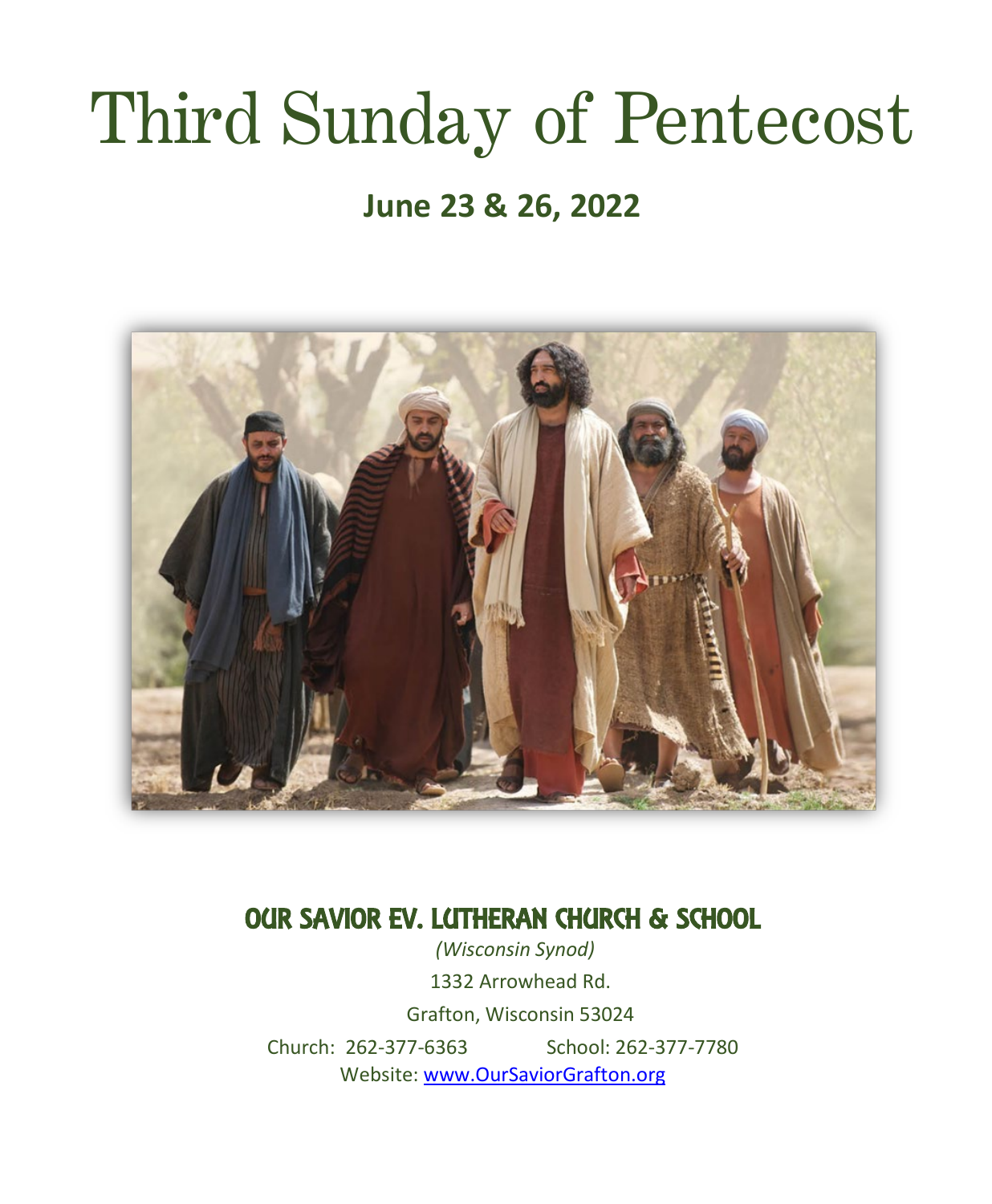- **WORSHIP NOTES** The call to follow Jesus is a call that every believer has. We all are blessed with a unique experience in life and a way that we can be faithful followers and proclaimers of the grace of God. The lessons before us today have us looking at our gifts and natural tendencies. Through studying these sections, we ought to see that the message of Jesus is primary and we must get out of the way. Quick responses of Jesus and Paul's litany of pains focus us on how our loving God accomplishes his tasks in spite of our weaknesses (which we may view as our strengths).
- **PRAYER OF THE DAY** O God, you have prepared joys beyond understanding for those who love you. Pour into our hearts such love for you that, loving you above all things, we may obtain your promises, which exceed all that we can desire; through your Son, Jesus Christ our Lord, who lives and reigns with you and the Holy Spirit, one God, now and forever. Amen.
- **GUESTS** Welcome to our visitors!

**Restrooms:** At the far (south) side of the entry area.

Parents' Room: Also at the far (south) side of the entry area.



**ORDER OF SERVICE CONSUMING THE SERVICE "Service of the Word" CW, p. 38** 

- P: The grace of our Lord Jesus Christ and the love of God and the fellowship of the Holy Spirit be with you.
- **C: And also with you.** *(spoken)*

#### **CONFESSION**

- P: We have come into the presence of God, who created us to love and serve him as his dear children. But we have disobeyed him and deserve only his wrath and punishment. Therefore, let us confess our sins to him and plead for his mercy.
- **C: Merciful Father in heaven, I am altogether sinful from birth. In countless ways I have sinned against you and do not deserve to be called your child. But trusting in Jesus, my Savior, I pray: Have mercy on me according to your unfailing love. Cleanse me from my sin, and take away my guilt.**
- P: God, our heavenly Father, has forgiven all your sins. By the perfect life and innocent death of our Lord Jesus Christ, he has removed your guilt forever. You are his own dear child. May God give you strength to live according to his will.
- **C: Amen.** *(spoken)*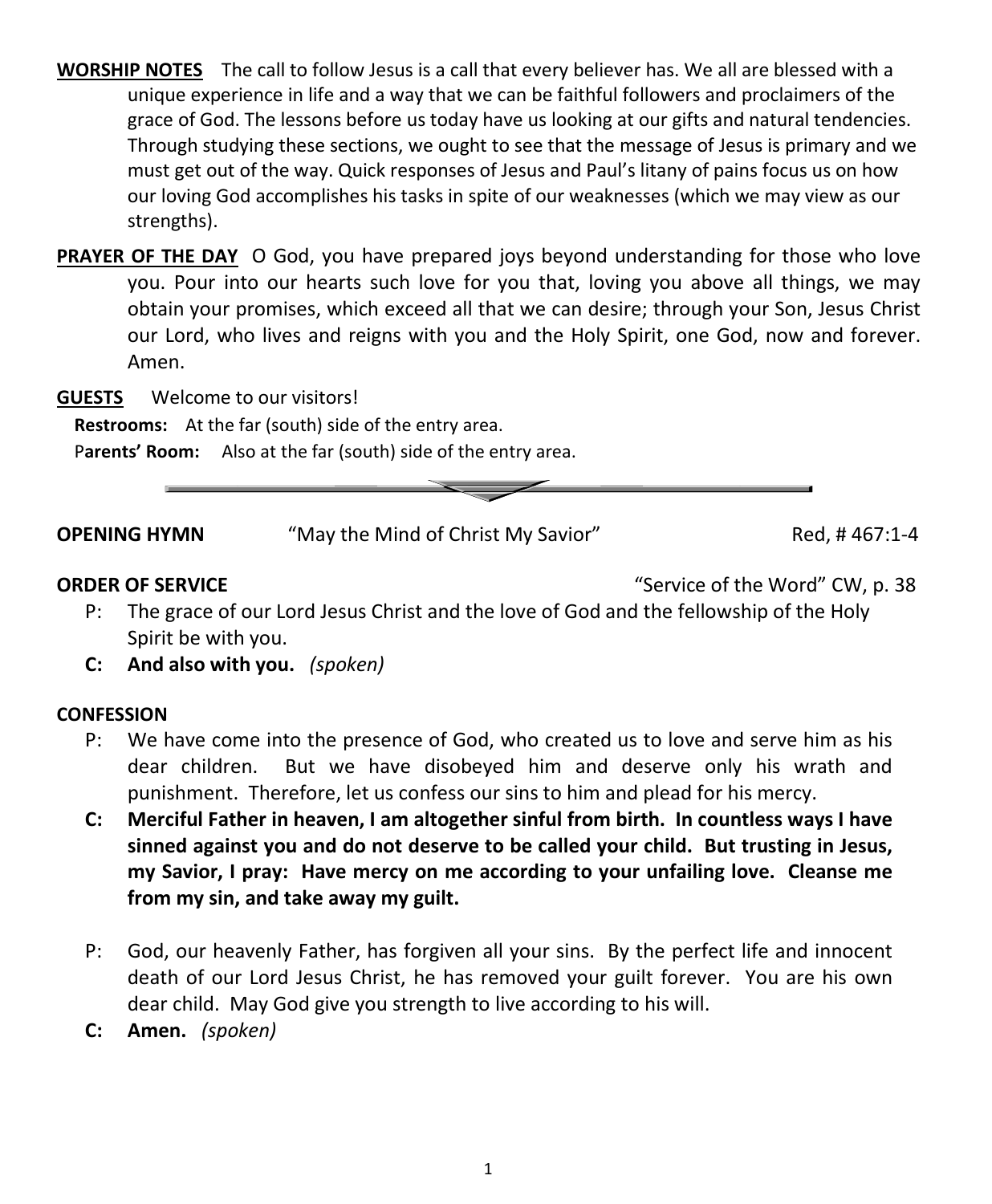#### **PRAYER AND PRAISE**



#### **PRAYER OF THE DAY**

- P: Almighty and merciful God, it is only by your gift of grace that we come into your presence and offer true and faithful service. Grant that our lives of worship on earth may always be pleasing to you, and in the life to come give us the fulfillment of what you have promised; through Jesus Christ, your Son, our Lord, who lives and reigns with you and the Holy Spirit, one God, now and forever.
- **C: Amen.** *(spoken)*

#### **THE OLD TESTAMENT LESSON 1 KINGS 19:19-21**

*S*o Elijah went from there and found Elisha son of Shaphat. He was plowing with twelve yoke of oxen, and he himself was driving the twelfth pair. Elijah went up to him and threw his cloak around him. Elisha then left his oxen and ran after Elijah. "Let me kiss my father and mother goodbye," he said, "and then I will come with you." "Go back," Elijah replied. "What have I done to you?" So Elisha left him and went back. He took his yoke of oxen and slaughtered them. He burned the plowing equipment to cook the meat and gave it to the people, and they ate. Then he set out to follow Elijah and became his servant.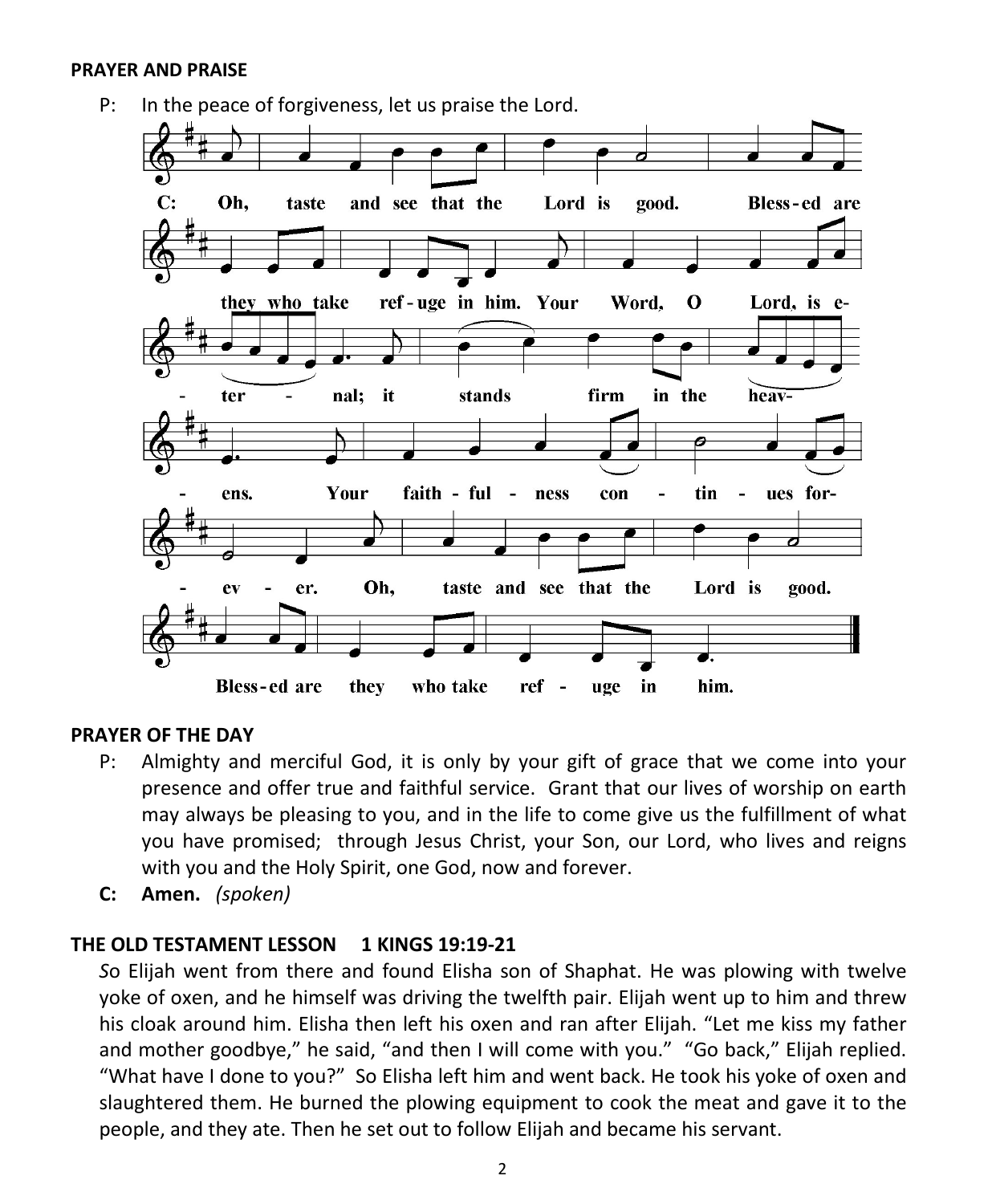#### **THE EPISTLE LESSON 2 CORINTHIANS 11:21B–30**

Whatever anyone else dares to boast about—I am speaking as a fool—I also dare to boast about. Are they Hebrews? So am I. Are they Israelites? So am I. Are they Abraham's descendants? So am I. Are they servants of Christ? (I am out of my mind to talk like this.) I am more. I have worked much harder, been in prison more frequently, been flogged more severely, and been exposed to death again and again. Five times I received from the Jews the forty lashes minus one. Three times I was beaten with rods, once I was pelted with stones, three times I was shipwrecked, I spent a night and a day in the open sea, I have been constantly on the move. I have been in danger from rivers, in danger from bandits, in danger from my fellow Jews, in danger from Gentiles; in danger in the city, in danger in the country, in danger at sea; and in danger from false believers. I have labored and toiled and have often gone without sleep; I have known hunger and thirst and have often gone without food; I have been cold and naked. Besides everything else, I face daily the pressure of my concern for all the churches. Who is weak, and I do not feel weak? Who is led into sin, and I do not inwardly burn? If I must boast, I will boast of the things that show my weakness.

#### **VERSE OF THE DAY**

**P:** Alleluia. Whoever wants to be my disciple…

**C: must deny themselves and take up their cross and follow me Alleluia**. (Mark 8:34)



#### **THE GOSPEL LESSON LUKE 9:51–62**

As the time approached for him to be taken up to heaven, Jesus resolutely set out for Jerusalem. And he sent messengers on ahead, who went into a Samaritan village to get things ready for him; but the people there did not welcome him, because he was heading for Jerusalem. When the disciples James and John saw this, they asked, "Lord, do you want us to call fire down from heaven to destroy them?" But Jesus turned and rebuked them. Then he and his disciples went to another village. As they were walking along the road, a man said to him, "I will follow you wherever you go." Jesus replied, "Foxes have dens and birds have nests, but the Son of Man has no place to lay his head." He said to another man, "Follow me." But he replied, "Lord, first let me go and bury my father." Jesus said to him, "Let the dead bury their own dead, but you go and proclaim the kingdom of God." Still another said, "I will follow you, Lord; but first let me go back and say goodbye to my family." Jesus replied, "No one who puts a hand to the plow and looks back is fit for service in the kingdom of God."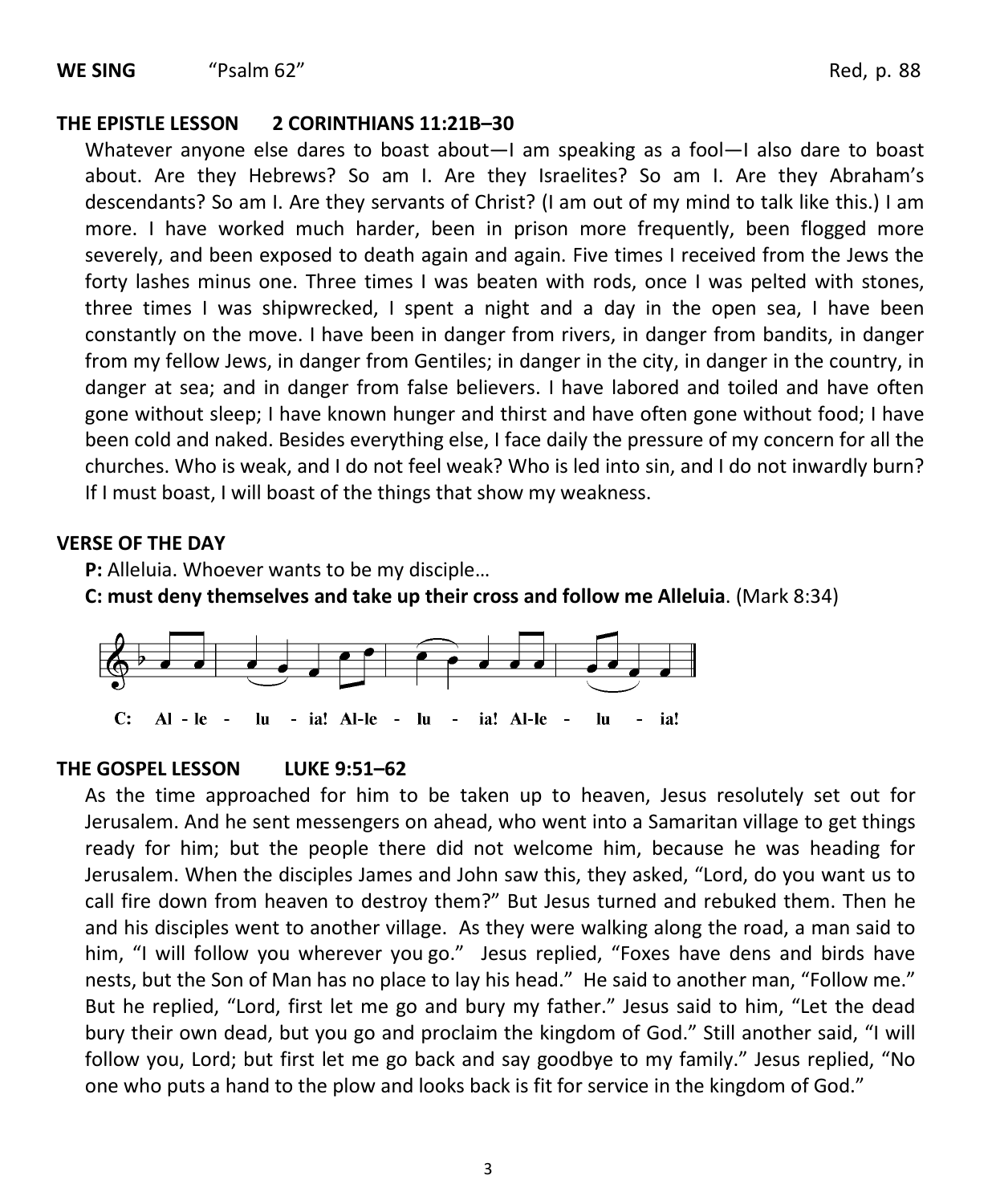

**HYMN OF THE DAY** "Take My Life and Let it Be" **Red, #469** Red, #469

**SERMON LUKE 9:51-62** 

**"RAPID FIRE JESUS"**

#### **APOSTLES CREED**

I believe in God, the Father almighty, maker of heaven and earth.

I believe in Jesus Christ, his only Son, our Lord,

who was conceived by the Holy Spirit,

born of the virgin Mary,

suffered under Pontius Pilate, was crucified, died, and was buried.

He descended into hell.

The third day he rose again from the dead.

He ascended into heaven,

and is seated at the right hand of the God the Father almighty.

From there he will come to judge the living and the dead.

I believe in the Holy Spirit,

the holy Christian Church, the communion of saints, the forgiveness of sins, the resurrection of the body, and the life everlasting. Amen.

#### **OFFERING**

*Members and guests alike are also asked to fill out the Friendship Register, pass the entire pad to the next person, and return it to the center aisle. Please include email and phone.*

**OFFERING HYMN** "What is the World to Me" Red, #477 1 & 4

#### **PRAYER OF THE CHURCH**

- P: Lord, God, our maker and preserver, we praise and thank you for all that you give us day after day.
- **C: We are not worthy of all the mercies you show us.**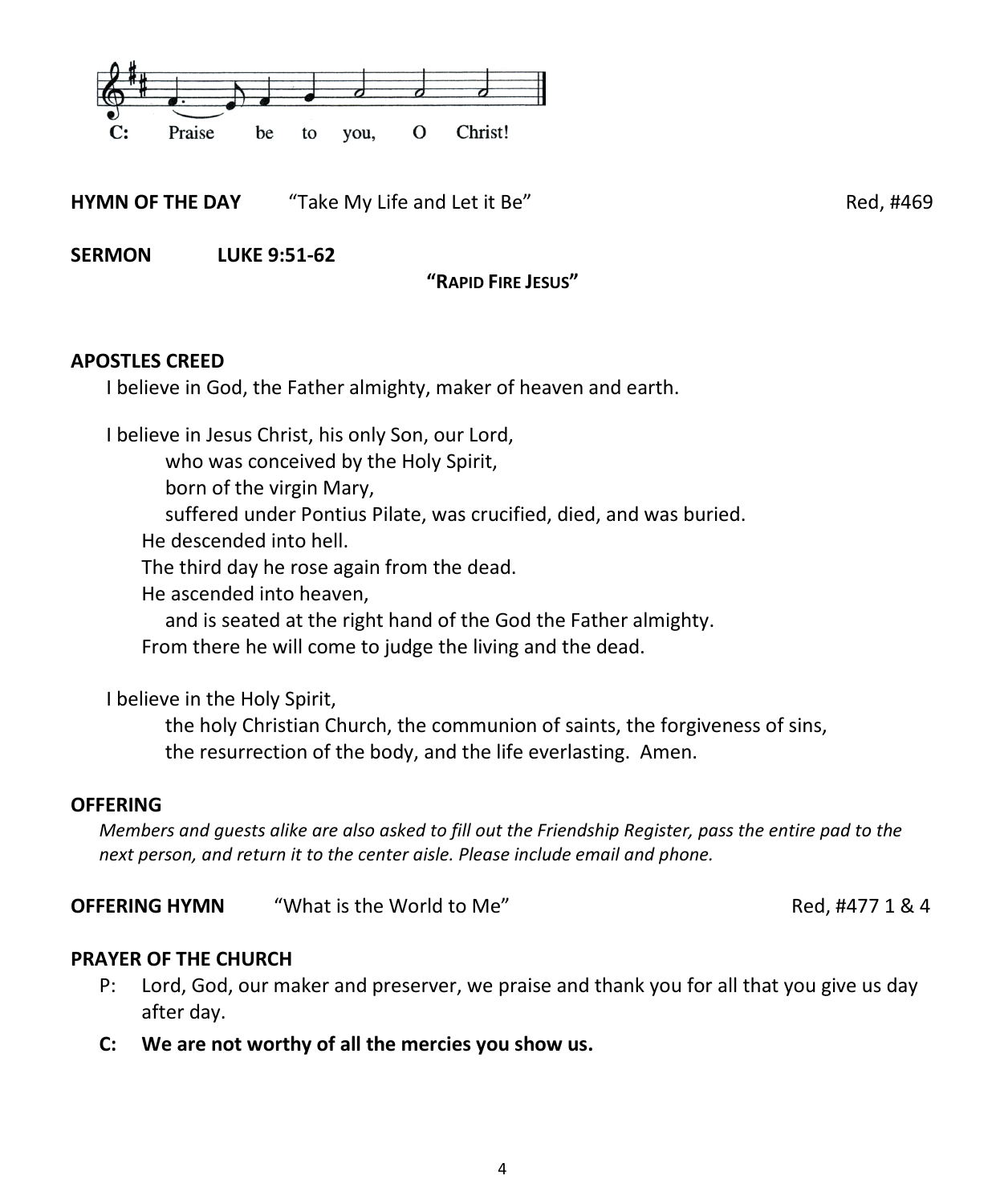- P: You have given us your precious Word to nourish our souls and to protect us from the temptation of the devil, the world, and our sinful nature.
- **C: We thank you for those who teach and preach your saving truth at this place and everywhere. Grant them a rich measure of patience, wisdom, and love.**
- P: Heavenly Father, we pray that you shield us from every kind of danger: sudden catastrophe, terrors of crime, and the pain of disease. Watch over those who travel by land, sea, and air. Keep our loved ones from whatever perils may threaten them.
- **C: Heal those who are sick, cheer those who are sad, calm those who are distressed, and comfort all who are old and infirm.**
- P: Bless our land, our people, and those who hold offices of high trust. Keep our government and schools upright and strong for the advancement of good citizenship and useful vocations, that we may enjoy your gifts of peace, security, and well-being.
- **C: Grant your blessing to every nation on earth. Where there are wars, may there be peace. Where there is hatred, let it be healed. Where there is poverty, danger, or disaster, come with your almighty power to help and restore.**

#### *Special prayers*

P: Hear us, Lord, as we bring you our private petitions.

### *Silent prayer*

- P: We bring these requests before you in the name of Jesus our Lord, and ask you to hear us. Take all that we have, our bodies and minds, our time and skills, our ministries and offerings, and use them to your glory.
- **C: We give ourselves to you that we may serve you in whatever way is pleasing in your sight. Amen.**

#### **LORD'S PRAYER**

Our Father, who art in heaven, hallowed be thy name, thy kingdom come, thy will be done on earth as it is in heaven. Give us this day our daily bread; and forgive us our trespasses, as we forgive those who trespass against us; and lead us not into temptation, but deliver us from evil. For thine is the kingdom and the power and the glory forever and ever. Amen.

**HYMN** "Come, Follow Me, the Savior Spoke" Network and the Savior Spoke Red, #453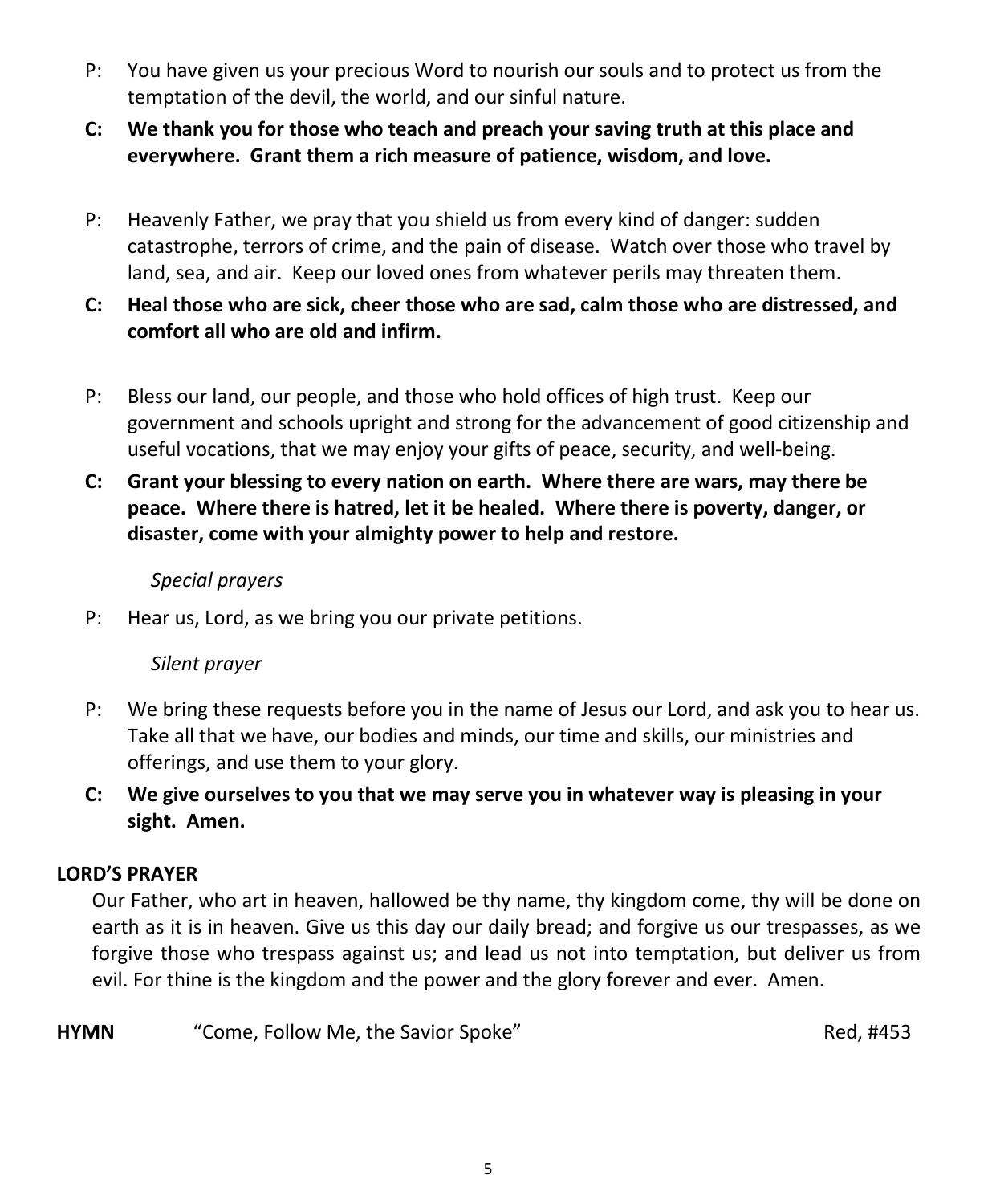#### **BENEDICTION**

P: Brothers and sisters, go in peace. Live in harmony with one another. Serve the Lord with gladness.

The Lord bless you and keep you. The Lord make his face shine on you and be gracious to you. The Lord look on you with favor and give you peace.

**C: AMEN**

**CLOSING HYMN** "May the Mind of Christ My Savior" Red, # 467:5-6



**SILENT PRAYERS ANNOUNCEMENTS**